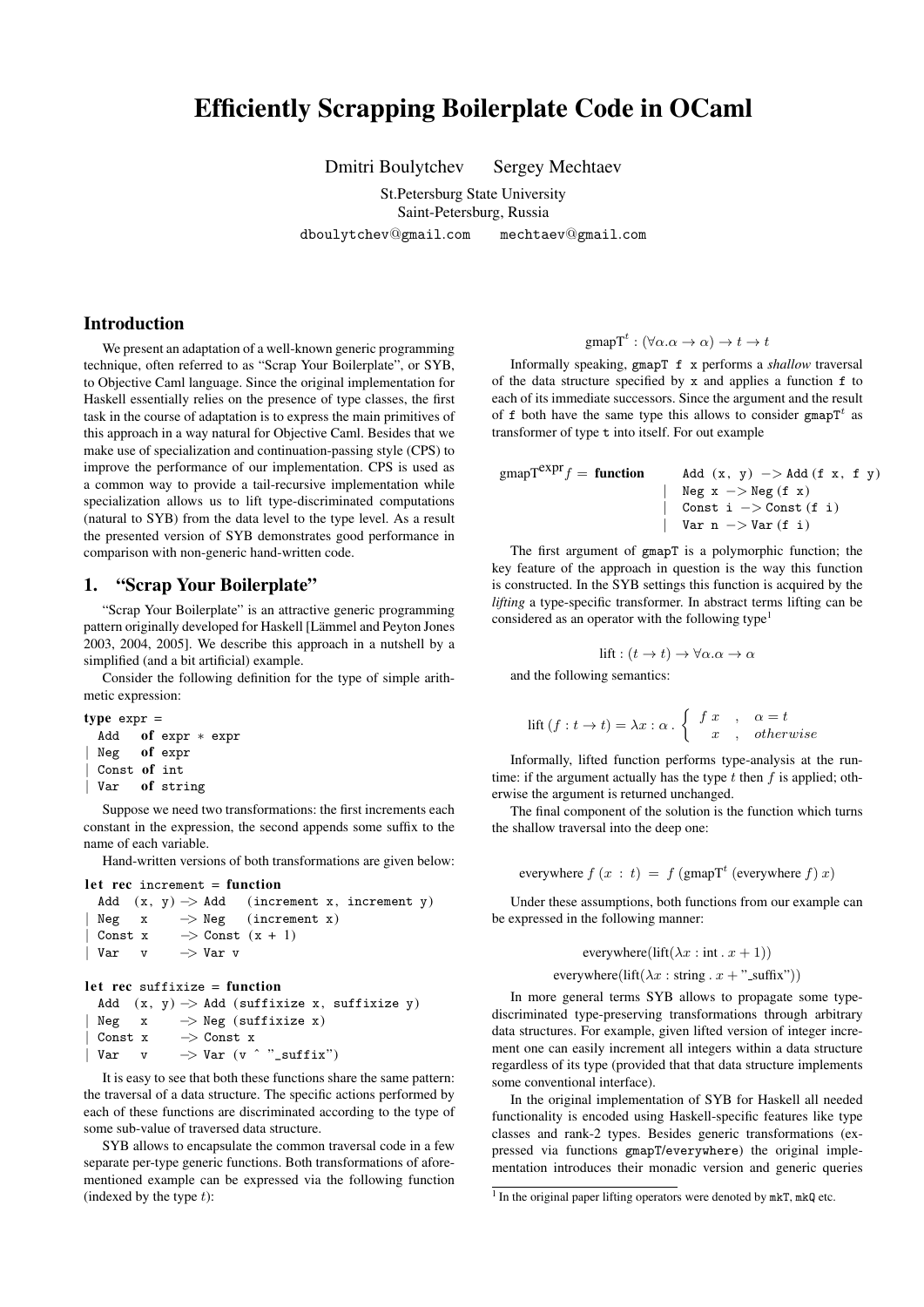gmapQ/everything which allow to collect or extract some data of interest from the data structure. In the rest of this paper we concentrate on simple non-monadic transformations since all other functionality of SYB can easily be reconstructed from their implementation.

## 2. Encoding SYB in OCaml

In this section we describe the direct implementation of SYB for OCaml. This implementation almost directly follows the Haskell version with the exception of *type markers* which encode type-safe cast in a different manner.

### 2.1 Type Equality and Type Markers

We start from the well-known (weak) type equality encoding [Baars and Swierstra 2002]. Such an encoding allows us to express the equality of types in terms of OCaml values. Namely, we utilize the following definitions:

type ( 'a, 'b) eq

```
val refl : unit −> ( 'a, 'a) eq
val symm : ( 'a, 'b) eq −> ( 'b, 'a) eq
val trans : ( 'a, 'b) eq −> ( 'b, 'c) eq −> ( 'a, 'c) eq
val coerce : ( 'a, 'b) eq −> 'a −> 'b
```
Here the type  $('a, 'b)$  eq witnesses the equality of types 'a and 'b. The first three functions encode the axioms of the equivalence relation; the fourth one reifies a type equivalence into a coercion function. We omit the standard implementation due to space considerations.

Now, consider the following declarations:

type 'a marker

```
val make: unit −> 'a marker
val compare :
  'a marker −> 'b marker −> ( 'a, 'b) eq option
```
Here 'a marker represents a *type marker*. We are going to introduce a separate type marker — some dedicated value of the type t marker — for each relevant type t:

```
let int_m : int marker = make ()
let string_m : string marker = make ()
let \text{ expr\_m} : \text{expr} \text{ marker} = \text{make} ()
```
Now we can use the comparison function compare to decide whether two type markers correspond to the same type. As a result we either obtain type equality witness or nothing.

There are several possible design choices for the exact implementation of type markers and the comparison function; as for the simplified case described above the following variant may be sufficient:

```
type 'a marker = unit ref
let make () = ref()let compare x y =
```

```
if x = y then Some (Obj.magic (refl ())) else None
```
Similarly to the original SYB implementation, which relies on unsafeCoerce we have to use Obj.magic once.

In the actual implementation we extended the simplified version in some way to support polymorphic type instantiations; for the same reason we also had to replace the weak type equality with Leibniz one. We omit the details for now.

### 2.2 Lifting

Next, we have to encode the lifted transformations, i.e. the transformations obtained from some function by extending its domain:

$$
type\ \texttt{lifted} = \{f\ :\ \texttt{'a}\ .\ \texttt{'a marker} \Rightarrow \texttt{'a} \Rightarrow \texttt{'a}\}
$$

This definition utilizes the OCaml encoding for rank-2 functions which are an essential prerequisite for SYB implementation. The lifted function takes an argument of arbitrary type together with marker of that type and performs type case analysis which we better illustrate by the implementation of lifting primitive:

```
let lift (m : 'a marker) (f' : 'a −> 'a) = {
 f = fun n −>
       match compare m n with
       | None −>
           fun x −> x
        | Some e −>
            let forward = coerce (symm e) in
            let backward = coerce e in
            fun x −> backward (f' (forward x) )
}
```
When we lift a function  $f'$  we supply as well the marker of its actual argument type. This marker is kept in the closure of lifted function and then used to compare with the type marker of argument passed on invocation. Consider the following example:

```
let f = \text{lift int_m (fun } x \rightarrow x+1)let a = f.f int_m 1
let s = f.f string_m "abc"
```
Here we lift integer increment function; the lifted version then can be applied to the arguments of arbitrary types. For all types other than integer it operates as identity, so a equals "2" and s equals "abc".

Note that one cannot go wrong by specifying the invalid type information. Neither

$$
\mathtt{f.f~int\_m} \text{ "abc"}
$$

nor

f.f string\_m 1

would pass the typechecker.

#### 2.3 Type Information and Transformers

To complete SYB implementation we have to supply a (pertype) structure which encapsulates all functionality needed to perform generic transformations. This structure is represented by the polymorphic type 'a typeinfo. To make it possible to perform transformations with some type t one needs to provide a value of type t typeinfo. The definition of 'a typeinfo is as follows:

```
type 'a typeinfo = {
 marker : 'a marker;
  gmapT : transform −> 'a −> 'a
}
and transform = {
  transform : 'a . 'a typeinfo −> 'a −> 'a
}
```
Type 'a typeinfo contains the type marker for the type 'a and the function gmapT, which is similar to the corresponding function from the original SYB. Since gmapT should as well transform all subvalues of its argument, which can have different types, an appropriate polymorphic traversal function should be provided. This function has the type transform; it in turn performs a traversal using appropriate typeinfo. We illustrate this construction by providing an examples of type information for some typical cases.

For the shallow types the definitions are as follows: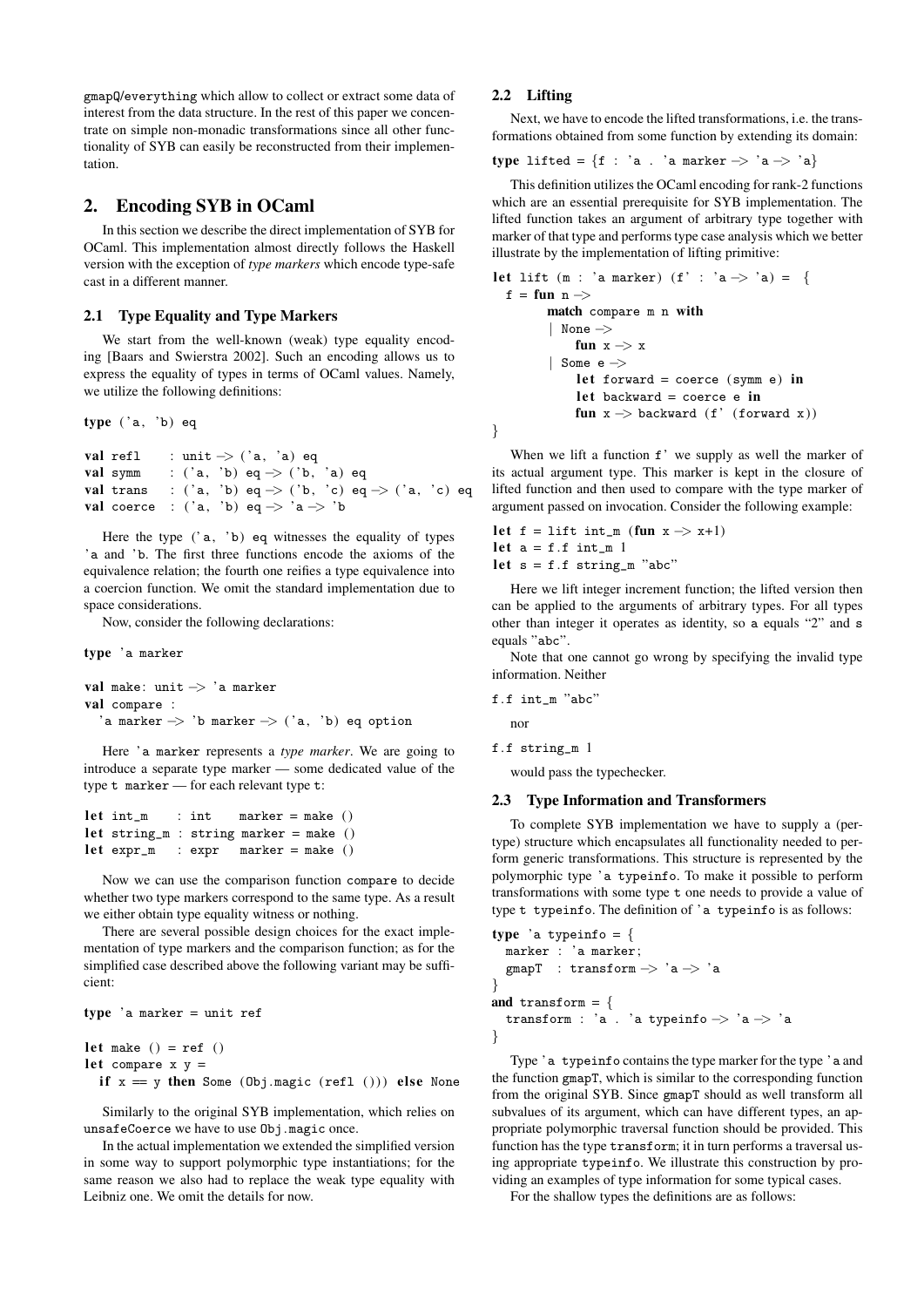```
let int = {
 marker = int_m;gmapT = fun _ x −> x
}
let string = {
 marker = string_m;gmapT = fun _ x −> x
}
```
Indeed, for these types no deep traversal is possible, so gmapT operates trivially.

For non-recursive algebraic data types we should couple their type markers with the function which performs pattern matching and applies transformation to the matched subvalues, providing appropriate type information. The following example illustrates this case:

```
type t = A of int |B of string
let t_m : t marker = make ()
let t = \{marker = t_m;
 gmapT = fun t −>
   let ti = t.transform in
   let ts = t.transform string in
   function
    | A i −> A (ti i)
   | B s −> B (ts s)
}
```
Finally, type information for the recursive types is provided by a recursive function:

```
let expr =
 let rec inner () = \{marker = expr_m;\text{gmapT} = (fun t −>
       let te = t.transform (inner ()) in
       let ti = t.transform int in
       let ts = t.transform string in
       function
        | Add (x, y) −> Add (te x, te y)
       | Neg x −> Neg (te x)
        | Const i −> Const (ti i)
        | Var s −> Var (ts s)
   )
  }
 in inner ()
```
Note that these definitions are fully type-driven; it is possible to generate them directly from the type descriptions. We implemented the syntax extension in the form

| datatype | $typeid_1$ | $=$ | $type\_expr_1$ |
|----------|------------|-----|----------------|
| and      | $typeid_2$ | $=$ | $type\_expr_2$ |
| .        |            |     |                |

which generates type declarations as well as type information and markers.

With these definitions it is possible to express the function everywhere from SYB which combines generic traversal with the "interesting function":

```
let everywhere ti f =let rec transform : 'a . 'a typeinfo \rightarrow 'a \rightarrow 'a =
    fun ti x −> f.f ti.marker (ti.gmapT {transform} x)
  in
  transform ti
```
Now we can rewrite the example from the beginning of the paper:

```
let increment = everywhere expr(lift int_m (fun i −> i+1))
let suffixize = everywhere expr
```
(lift string\_m (fun s  $\rightarrow$  s ^ "\_suffix"))

The difference between this implementation and the original one is that here one needs to specify the type information explicitly while in Haskell the compiler infers it automatically. Nevertheless, as we pointed out, invalid type specification would not pass the typechecker. So from the user point of view the difference in implementations is just as the difference between the type checking and type inference.

# 3. Optimizations

The naïve implementation described in the previous section performs poorly by mean of both space and time consumption. This deficiency is typical to the original SYB implementation as well — according to some reports the slowdown of SYB-based vs. hand-coded implementation can reach two orders of magnitude [Chakravarty et al. 2009]. We used two speed-up techniques: CPS and specialization. Since conversion into the tail-recursive form via CPS is rather a standard transformation we will not consider it here.

The main reason for the slowdown is that in the course of a generic traversal the lifted transformation function is applied to the each element of the data structure. At the moment of each application type markers are compared and a type-specific function is selected. Moreover it is always possible to construct an artificial example where the hand-coded implementation would outperform the naïve one with the arbitrarily chosen factor. To achieve this result it would be enough to choose the data structure in such a way that the "interesting" values would be distributed sufficiently sparse. In a hand-coded version it is easy (and quite natural) to avoid traversing datatypes which lack the interesting values while in the naïve implementation it is generally impossible.

In this section we present two specialization techniques which overcome the both mentioned above deficiencies.

### 3.1 Specialization on Data Type

The idea of specialization of this kind explores the observation that it is sufficient to pre-calculate all type-discriminated comparisons and selections by inspecting the type of a data structure instead of the data structure itself. So generally we reduce the number of required type-discriminated decisions from the size of a data structure to the size of its type.

Recall the definition of function everywhere from the previous section:

```
let everywhere ti f =let rec transform : 'a . 'a typeinfo \rightarrow 'a \rightarrow 'a =
    fun ti x −> f.f ti.marker (ti.gmapT {transform} x)
  in
```
transform ti

Clearly, this version performs the traversal of the data structure (note the subexpression "ti.gmapT *{*transform*}* x") and then applies lifted function to the result. The idea of optimization is to separate traversal function construction from the traversal itself. The first attempt naturally would be as follows:

```
let compose f g x = f (g x)let everywhere ti f =le t rec transform : 'a . 'a typeinfo −> 'a −> 'a =
```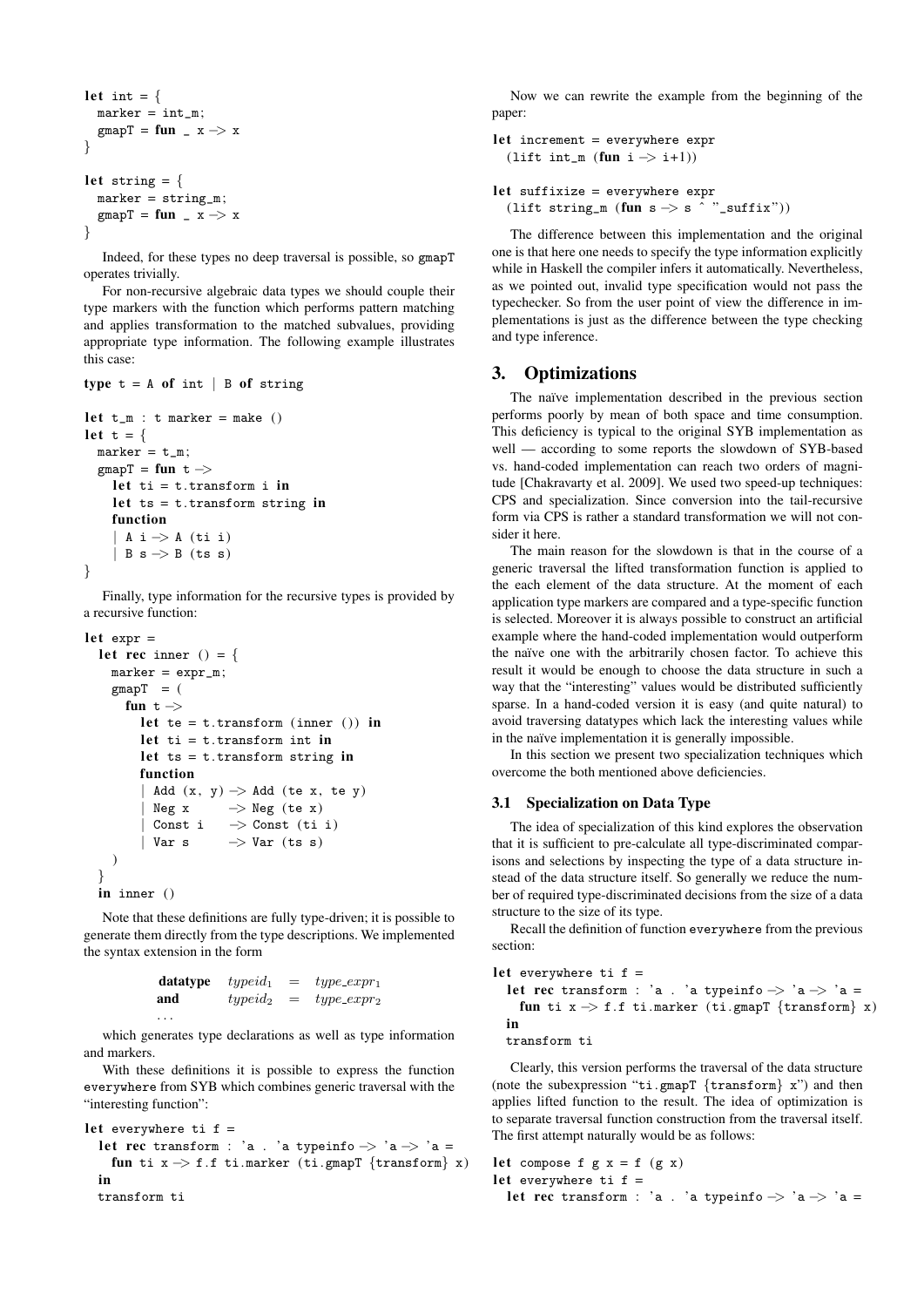```
fun ti −>
    compose
      (f.f ti.marker)
      (ti.gmapT {transform})
in
```

```
transform ti
```
Here we first construct the traversal function using the traversal functions for subvalues, lifted transformation and composition operator and then return this function as a result. Unfortunately this version loops on a recursive types so we need to act more accurate. Namely, we utilize the properties of depth-first traversal to memoize the transformations for those nodes of type graph which has already been involved into the traversal. To implement this technique we introduce a mapping from type markers into traversal functions. Note that in this mapping the type of the mapped value depends on the type of the key. The mapping itself can easily be implemented using type markers; we omit the details here. Under these assumptions the specializing implementation of function everywhere looks like the following:

```
let everywhere ti f =
```

```
let context = T. create () in
let rec transform : 'a . 'a typeinfo \Rightarrow 'a \Rightarrow 'a =
  fun ti −>
    let m = ti.maxker in
    let f = f.f m in
    try
      let tr = T.find context m in
      compose f (fun x −> !tr x)
    with Not_found −>
      let tr = T.stub () in
      T.add context m tr;
      tr := ti.gmapT {transform};
      T.remove context m;
      compose f !tr
in
transform ti
```
Here we create an empty mapping between type markers and transformation functions and then start to traverse the graph of the type in a depth-first order.

For each encountered type we first try to retrieve the associated transformation from the context. If there is some mapping for the given type marker then we just compose the acquired transformation with the lifted function. This situation corresponds to the event of processing a backward edge in the graph of the type.

If there is no mapping for the given type marker yet then we associate that type marker with the *stub* which is just a temporary value of appropriate type. This value is then modified in-place by the result of calculation of transformation function. Finally we compose that transformation with the lifted function and remove the association from the context.

The technique used here is in fact a version of *witnessing fixpoint* calculations [Karvonen 2007].

# 3.2 Specialization on Interesting Function

The next optimization allows to completely avoid the traversal of a whole region of data structure if it can be proven that no values of interest can occur within that region. To distinguish regions of interest we again can use type information. Namely, we avoid traversal of a data region if the type of interest does not have occurrences in the type of that region. For example, if we have function lift float\_m (fun  $x$   $\rightarrow$   $x +$ . 1.0) then we can skip traversal of the regions of type expr since no floats can appear within data of that type.



Figure 1. suffixize benchmark

The implementation of this optimization is a bit cumbersome since actually we do not have explicit representation of types in the course of specialization. Nevertheless the definition of everywhere can be rewritten to incorporate this optimization as well; we do not present it here due to space considerations.

# 4. Results

We evaluated the performance of our implementation on the following benchmarks:

- *•* suffixize appends a given suffix to all variable names in an arithmetic expression;
- *•* substitute replaces all occurences of a given variable with some constant value;
- *•* increase an implementation of canonical example of salary increment from the original SYB paper.

Four implementations were compared for all three benchmarks:

- *•* hand-coded an ad-hoc handcoded implementation;
- without-specialization the naïve implementation of SYB for OCaml;
- *•* type-specialization implementation with specialization on type;
- *•* type and function specialization implementation with specializations on both type and function.

All these variants were implemented in a continuation-passing style.

The results of the evaluation are shown on the Figures. 1-3. On each graph horizontal direction corresponds to the size of transformed data structure (in a logarithmic scale); vertical axis corresponds to the transformation time in seconds.

The evaluation shows that our implementation of SYB with both aforementioned optimizations performs almost as good as handcoded.

# 5. Limitations and Drawbacks

The implementation we discussed in the previous sections suffers from the following limitations.

First, it does not allow to process cyclic or shared data structures properly. For example, an attempt to traverse an infinite list will result in infinite loop. Similar problem will arise during processing